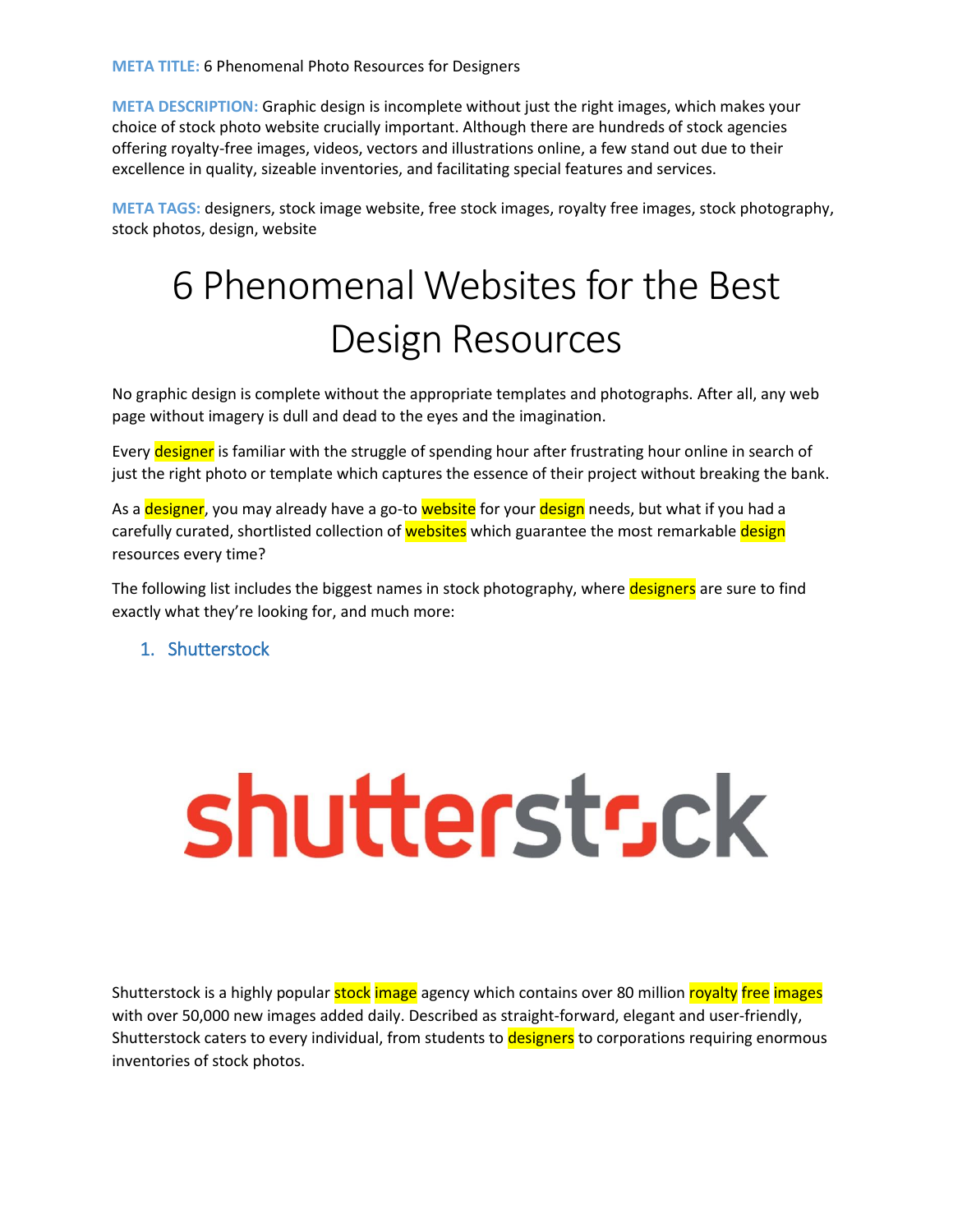#### **META TITLE:** 6 Phenomenal Photo Resources for Designers

**META DESCRIPTION:** Graphic design is incomplete without just the right images, which makes your choice of stock photo website crucially important. Although there are hundreds of stock agencies offering royalty-free images, videos, vectors and illustrations online, a few stand out due to their excellence in quality, sizeable inventories, and facilitating special features and services.

**META TAGS:** designers, stock image website, free stock images, royalty free images, stock photography, stock photos, design, website

The buying model of Shutterstock is subscription only, although the on-demand subscription option does not require a hefty investment. However, Shutterstock is still more expensive than most stock image websites.

In addition to photographs, Shutterstock also provides videos, vectors, illustrations, icons and stock music.

2. Adobe



Adobe Stock is a recently launched website which offers premium stock photography services. It works closely with Adobe's other products including Photoshop CC, Illustrator CC, etc.

What makes Adobe Stock uniquely beneficial for designers is their expedience in providing customers the ability to edit and revise design work on watermarked images for free; all edits are automatically applied to the un-watermarked high-resolution image once you license it.

In this way, Adobe Stock streamlines any designer's creative process. On this website, you can find high quality images, vectors and illustrations.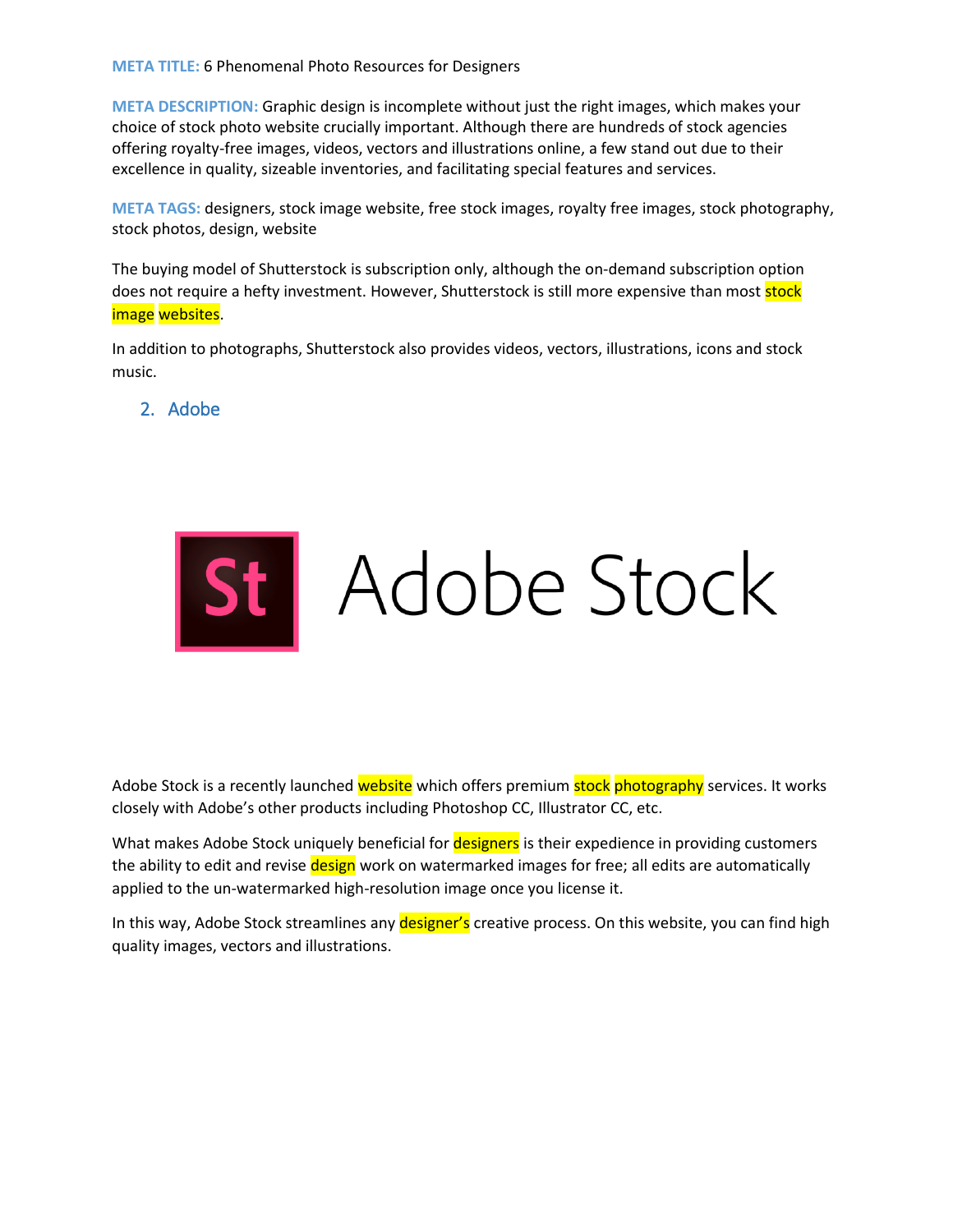**META DESCRIPTION:** Graphic design is incomplete without just the right images, which makes your choice of stock photo website crucially important. Although there are hundreds of stock agencies offering royalty-free images, videos, vectors and illustrations online, a few stand out due to their excellence in quality, sizeable inventories, and facilitating special features and services.

**META TAGS:** designers, stock image website, free stock images, royalty free images, stock photography, stock photos, design, website

#### 3. Getty images

# gettyimages®

Getty Images is an enormous stock inventory with millions of stock images, videos, illustrations, and more. The website has a well-organized categorization and search system to provide you relevant content in every search.

The company provides high quality stock imagery for several commercial and professional uses, and developed their vast library by acquisition of prestigious historic image archives and minor agencies. Getty Images also has an extensive network of contributing photographers.

Getty images lets you pay for individual **stock** photos via credit card as well, so subscription is not necessary for attaining content.

#### 4. Behance

## **Bēhance**

Behance is a prominent stock agency which many designers are familiar with. Behance operates as an online community where photographers and designers share their portfolios in the hopes that they are noticed by clients.